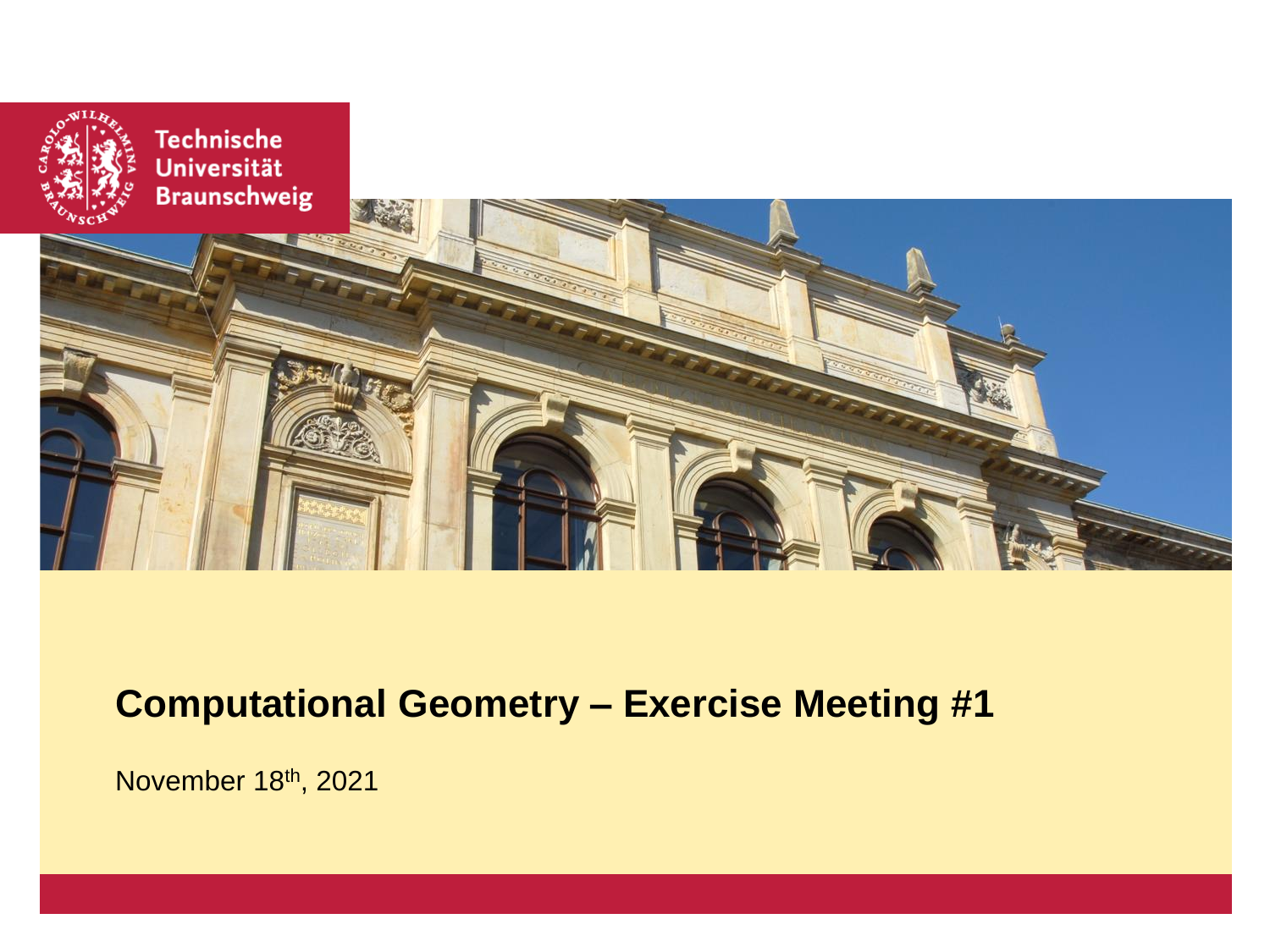X



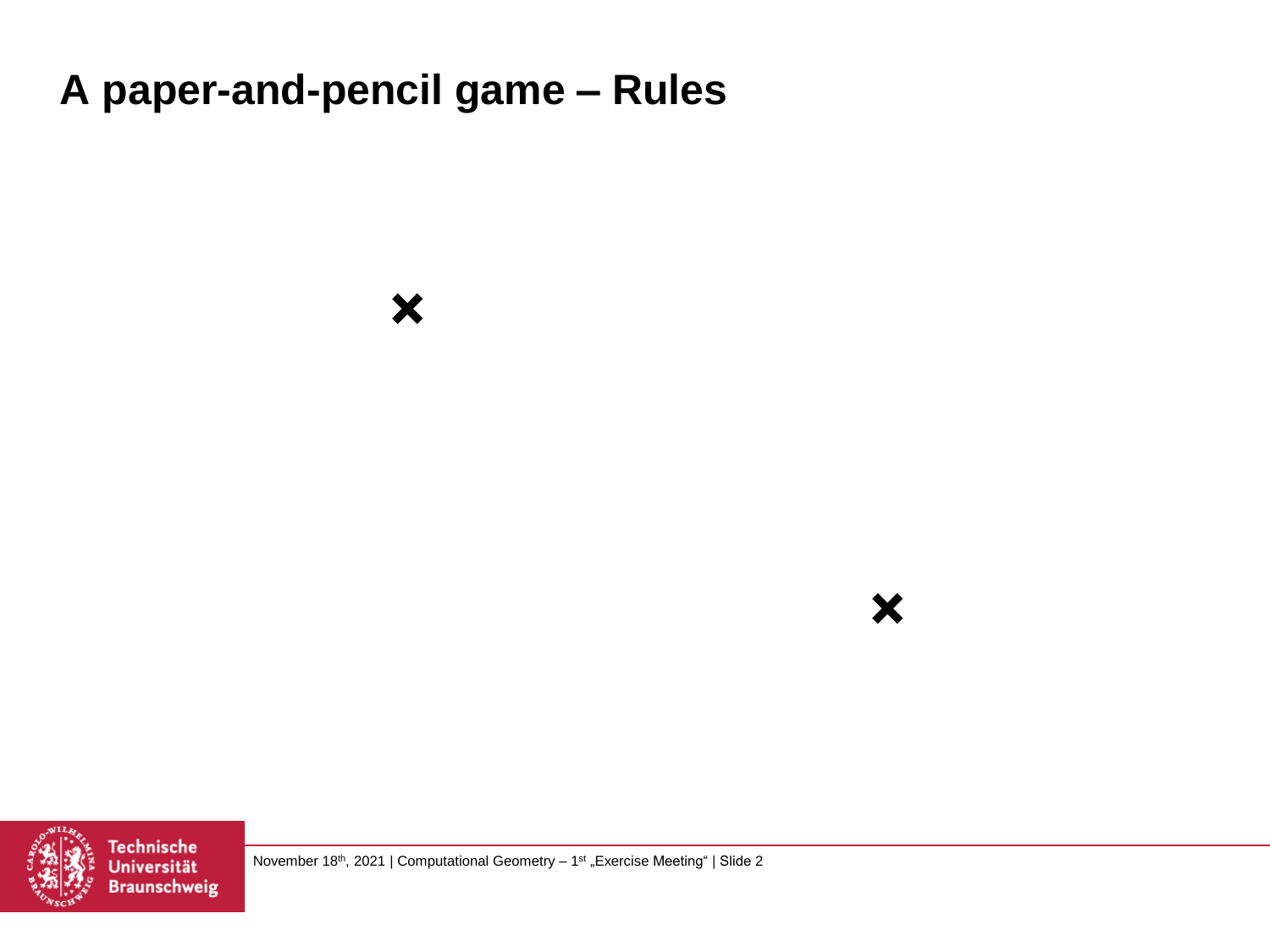



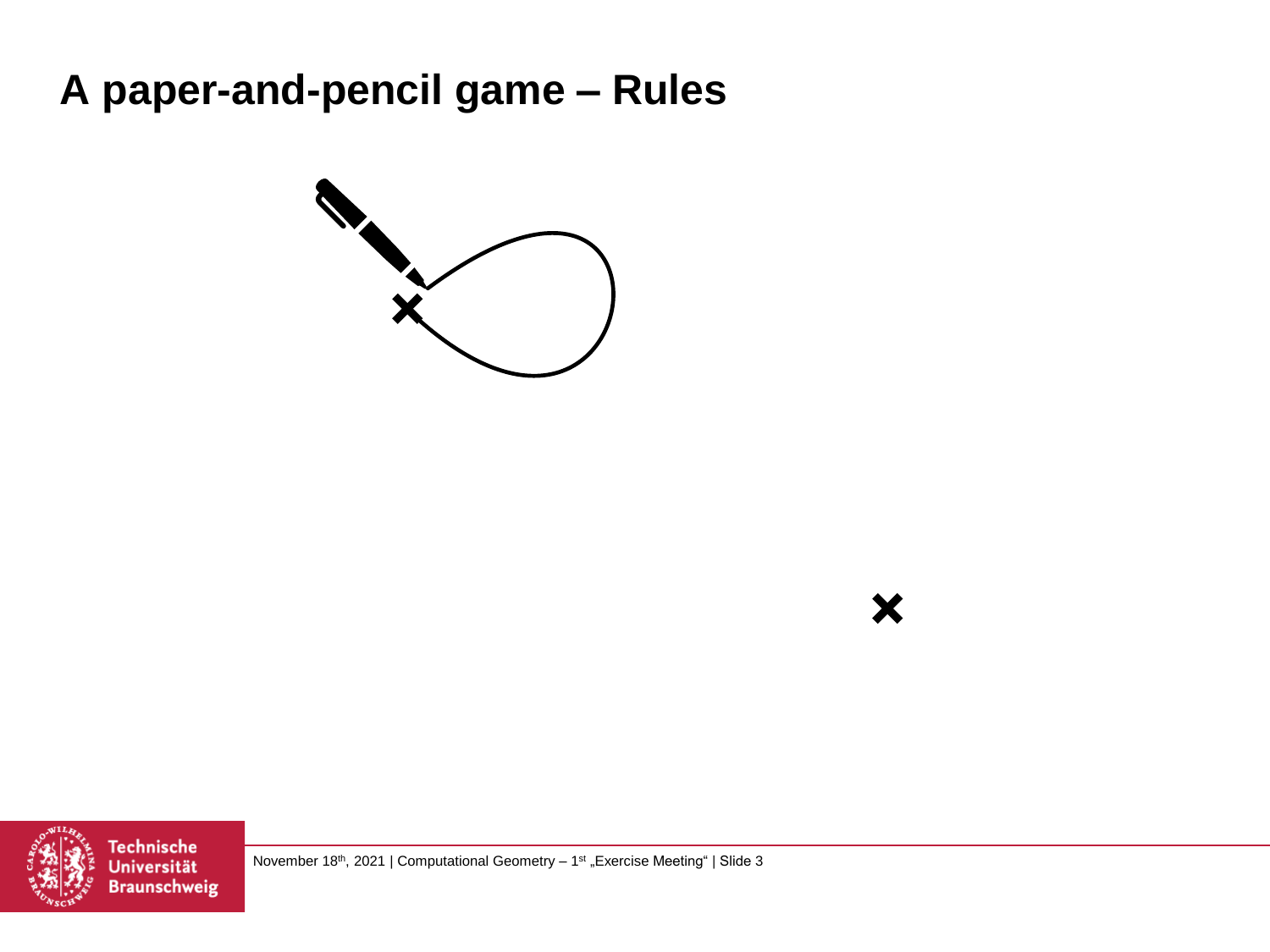

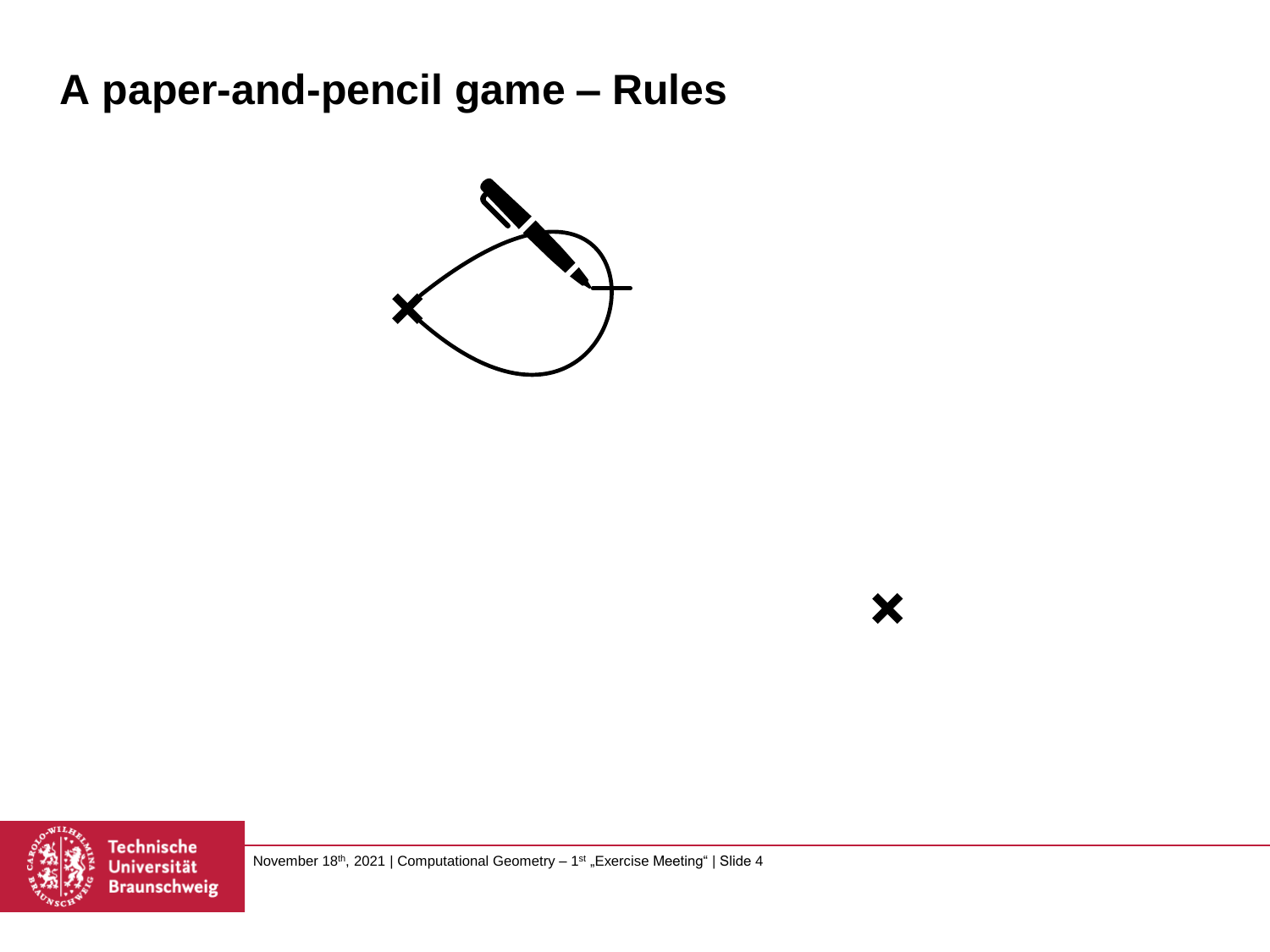

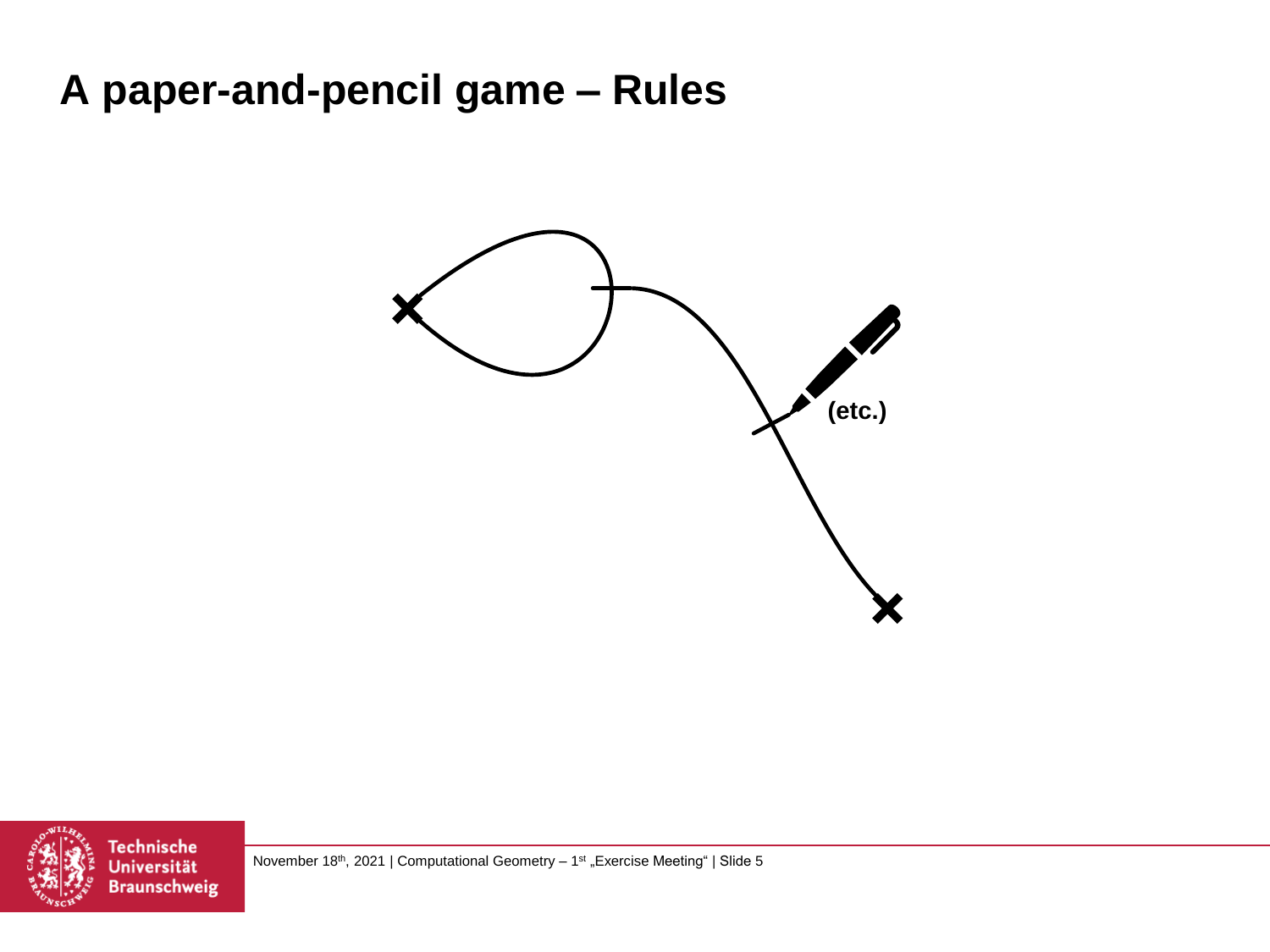X

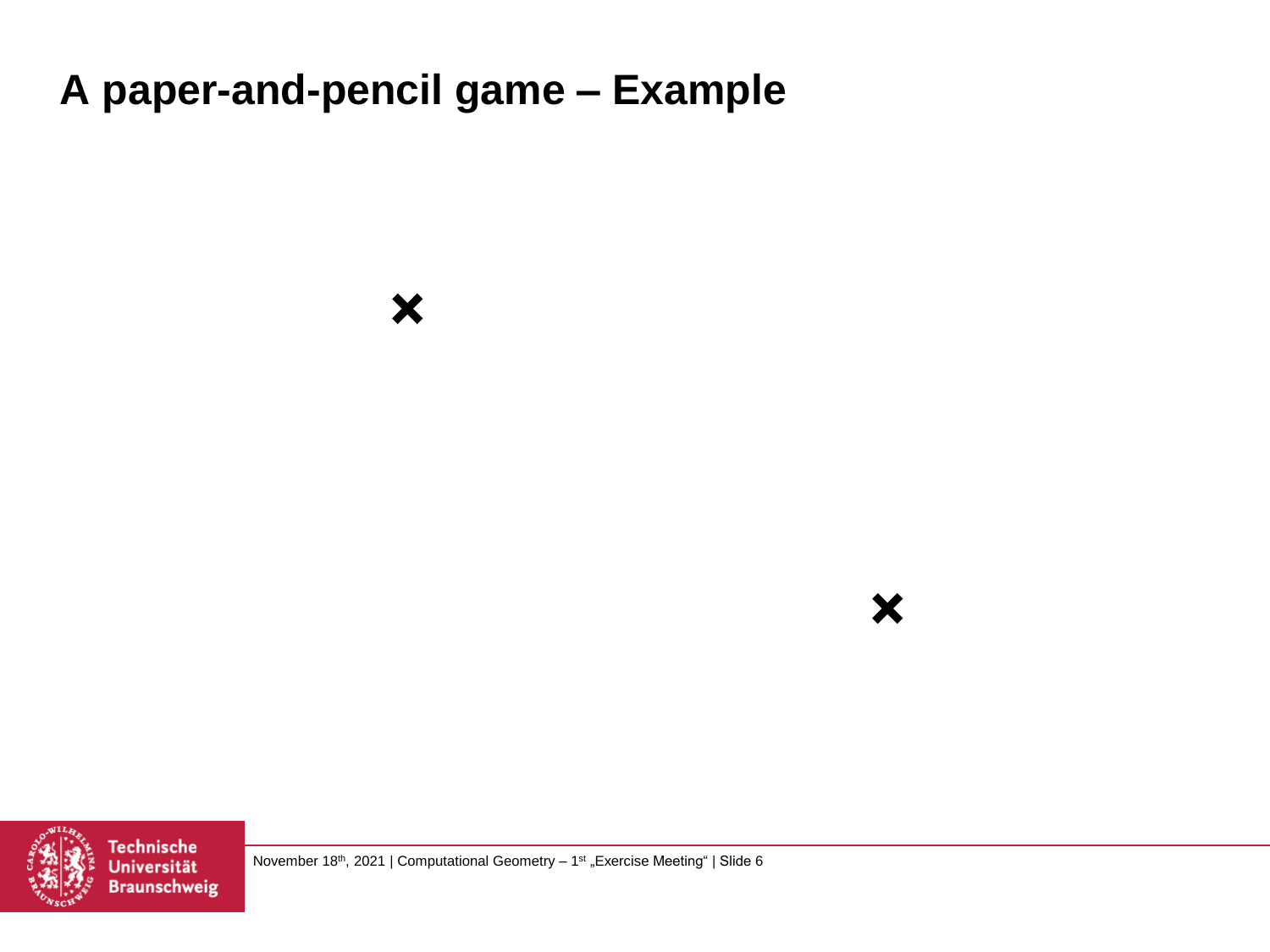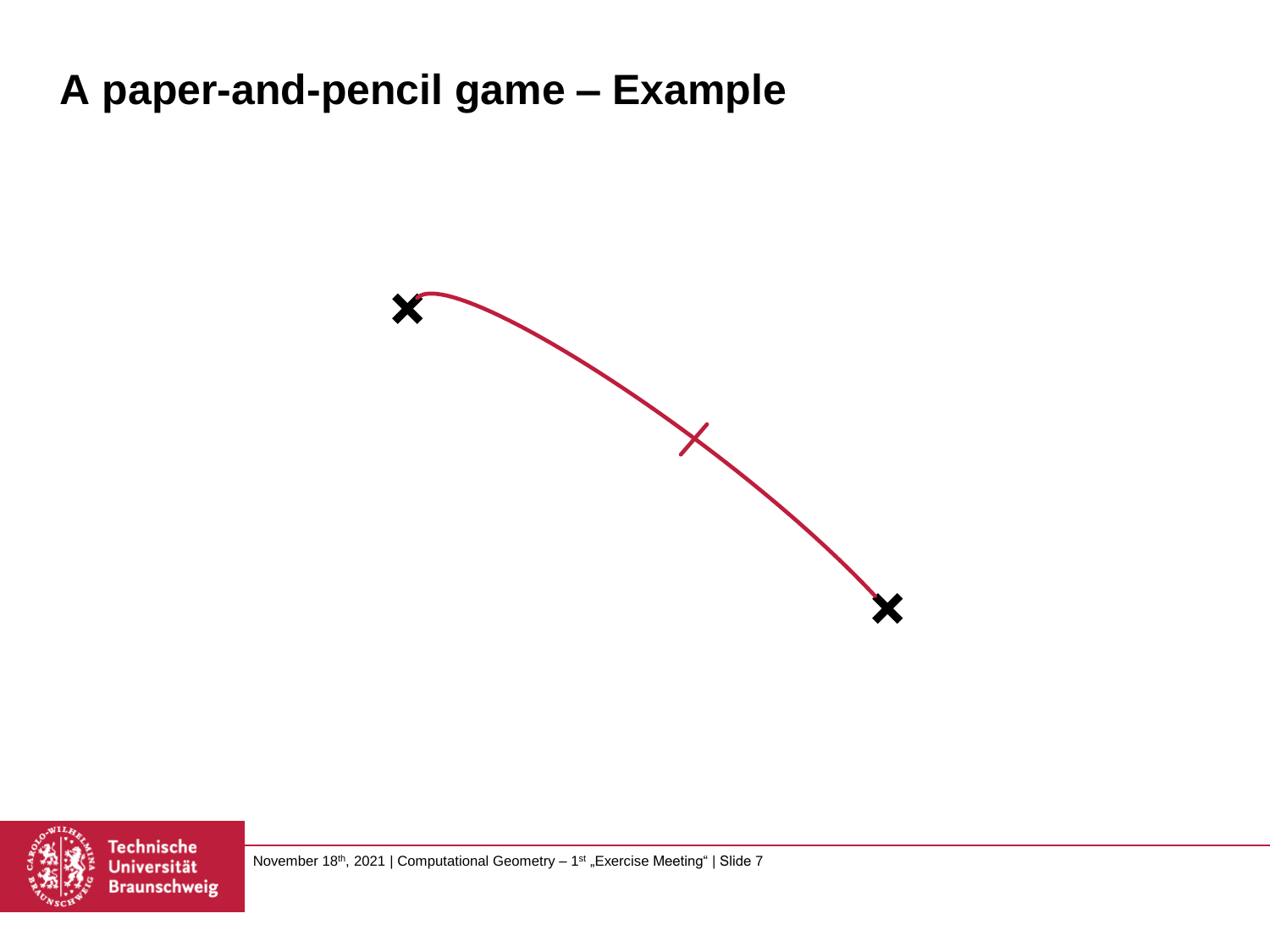

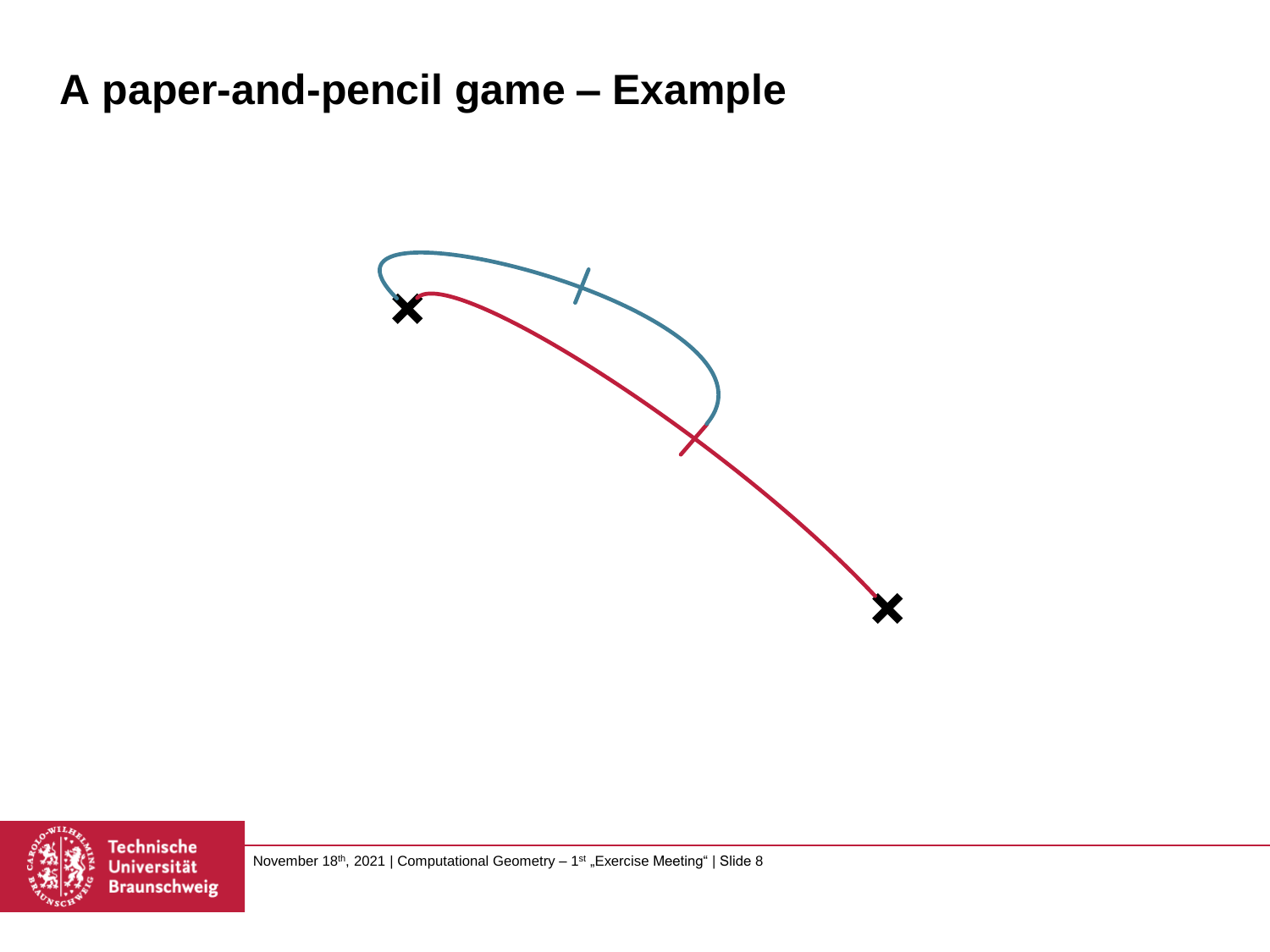

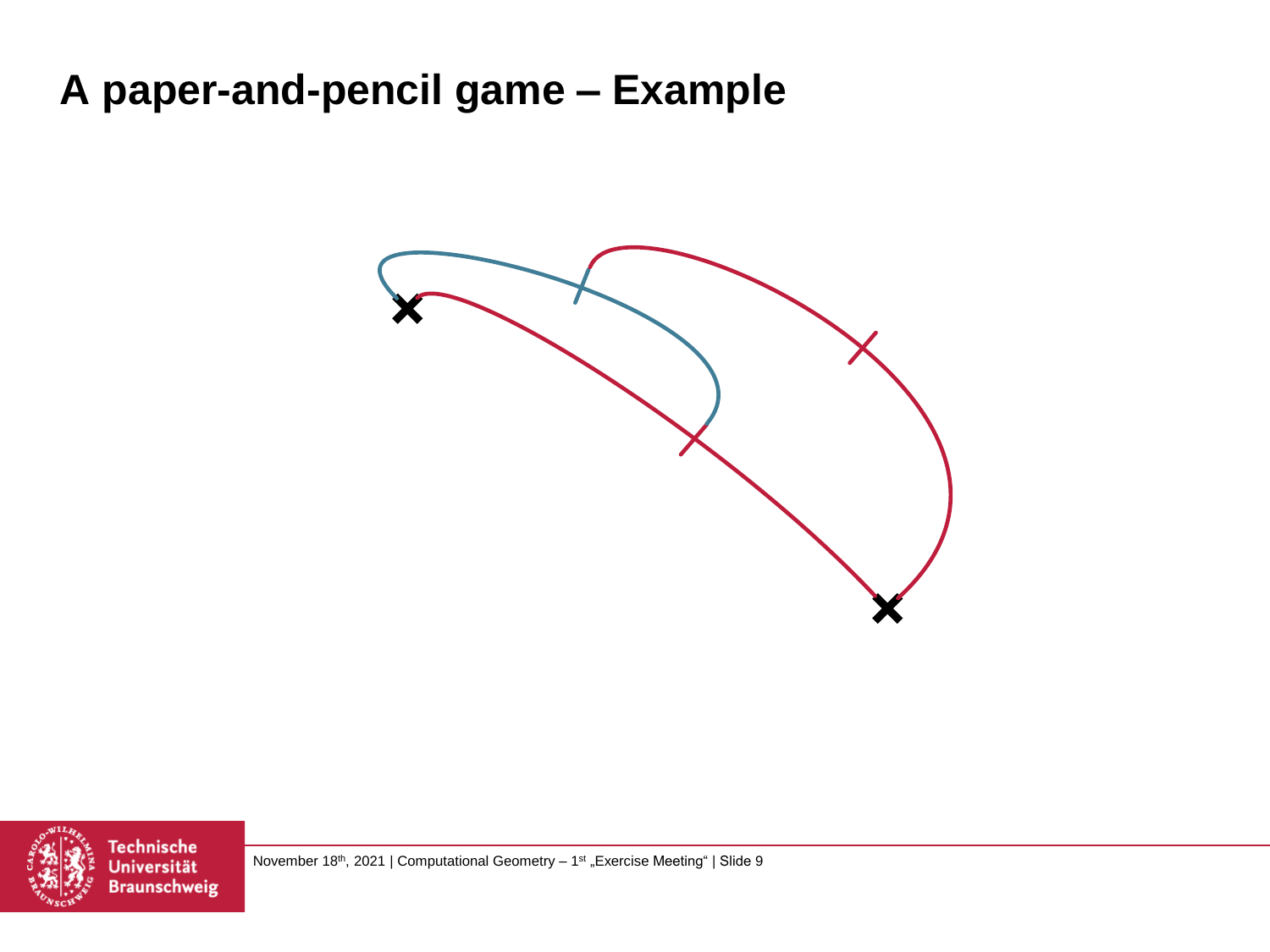

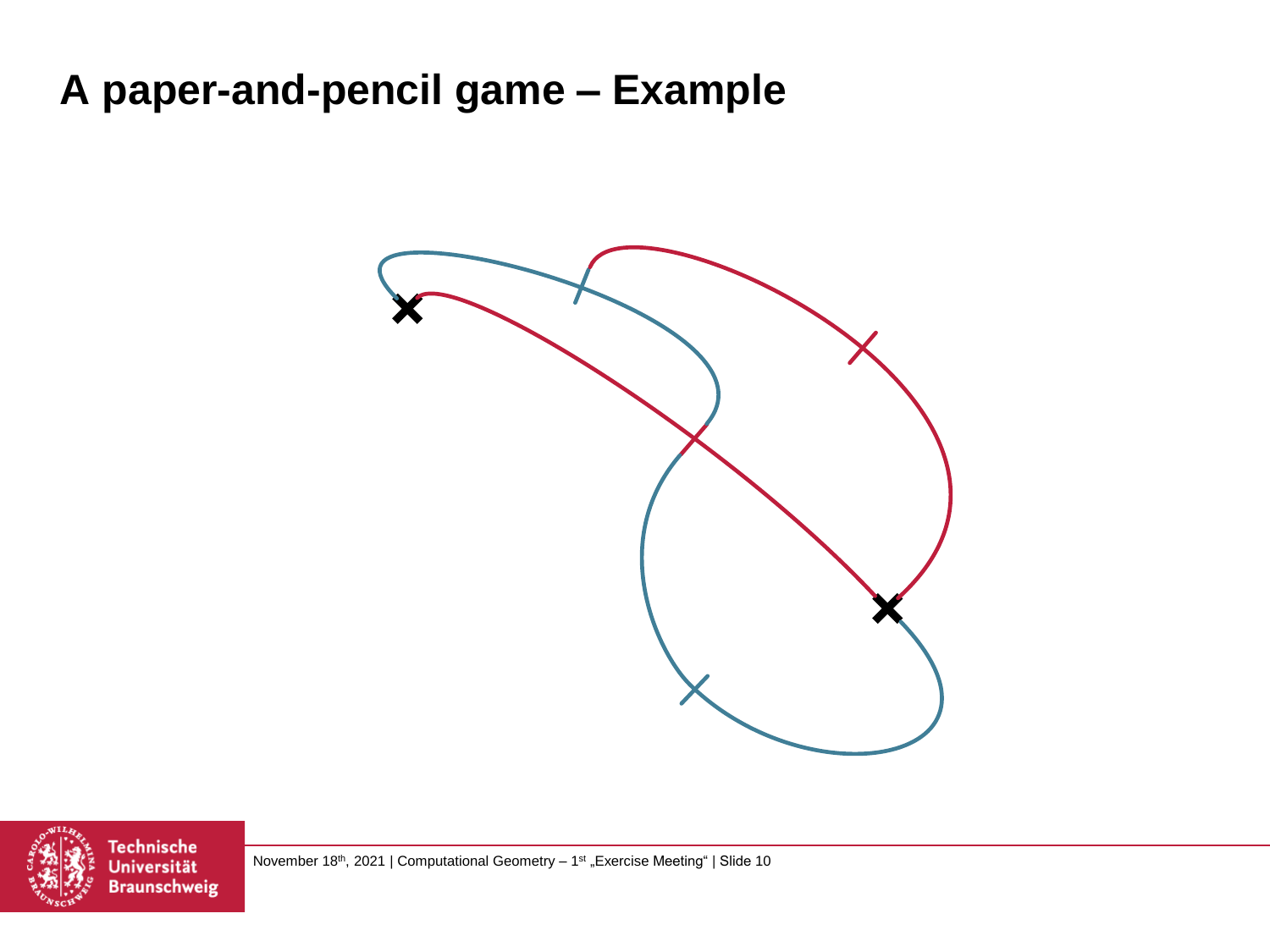

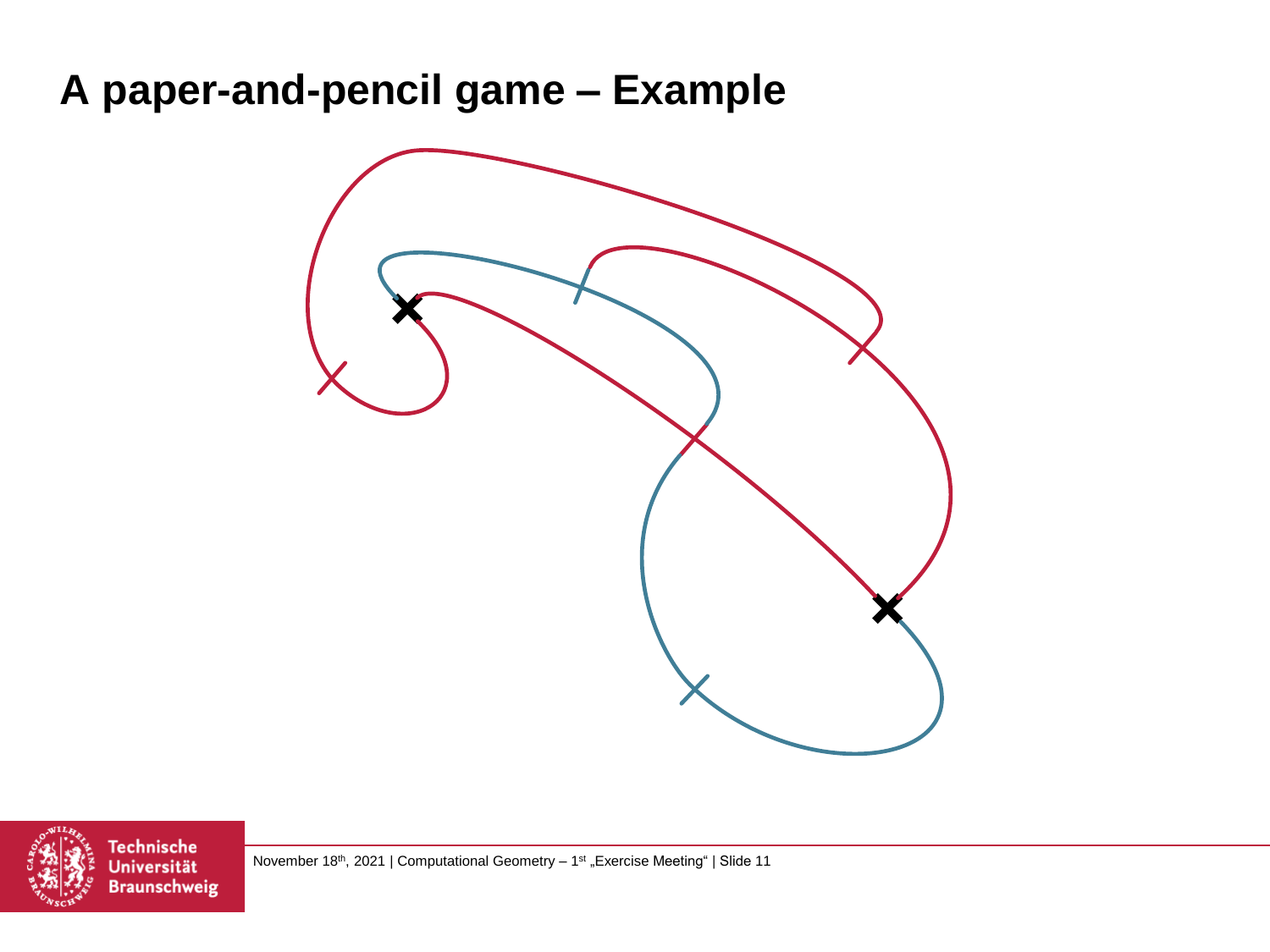

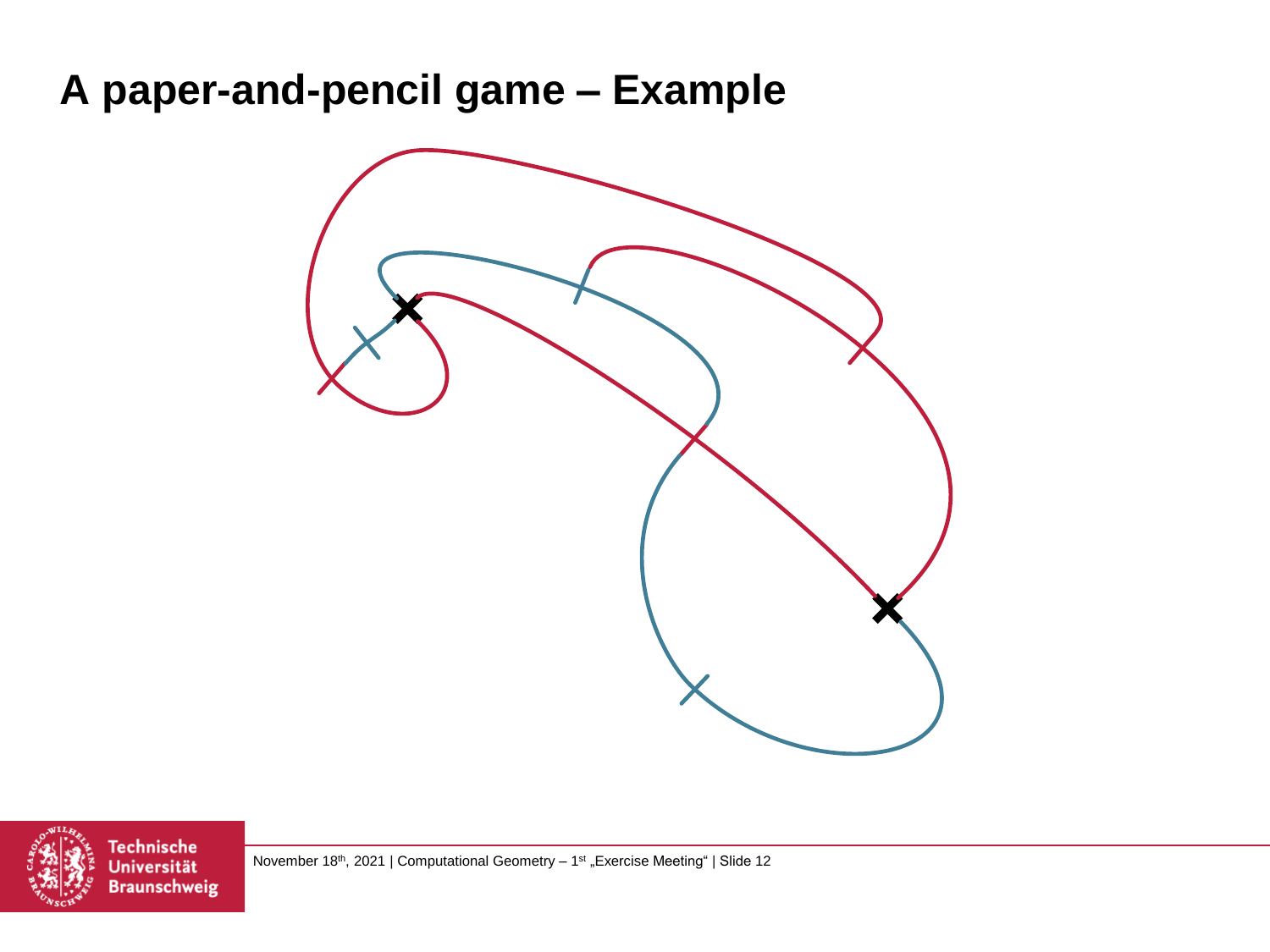

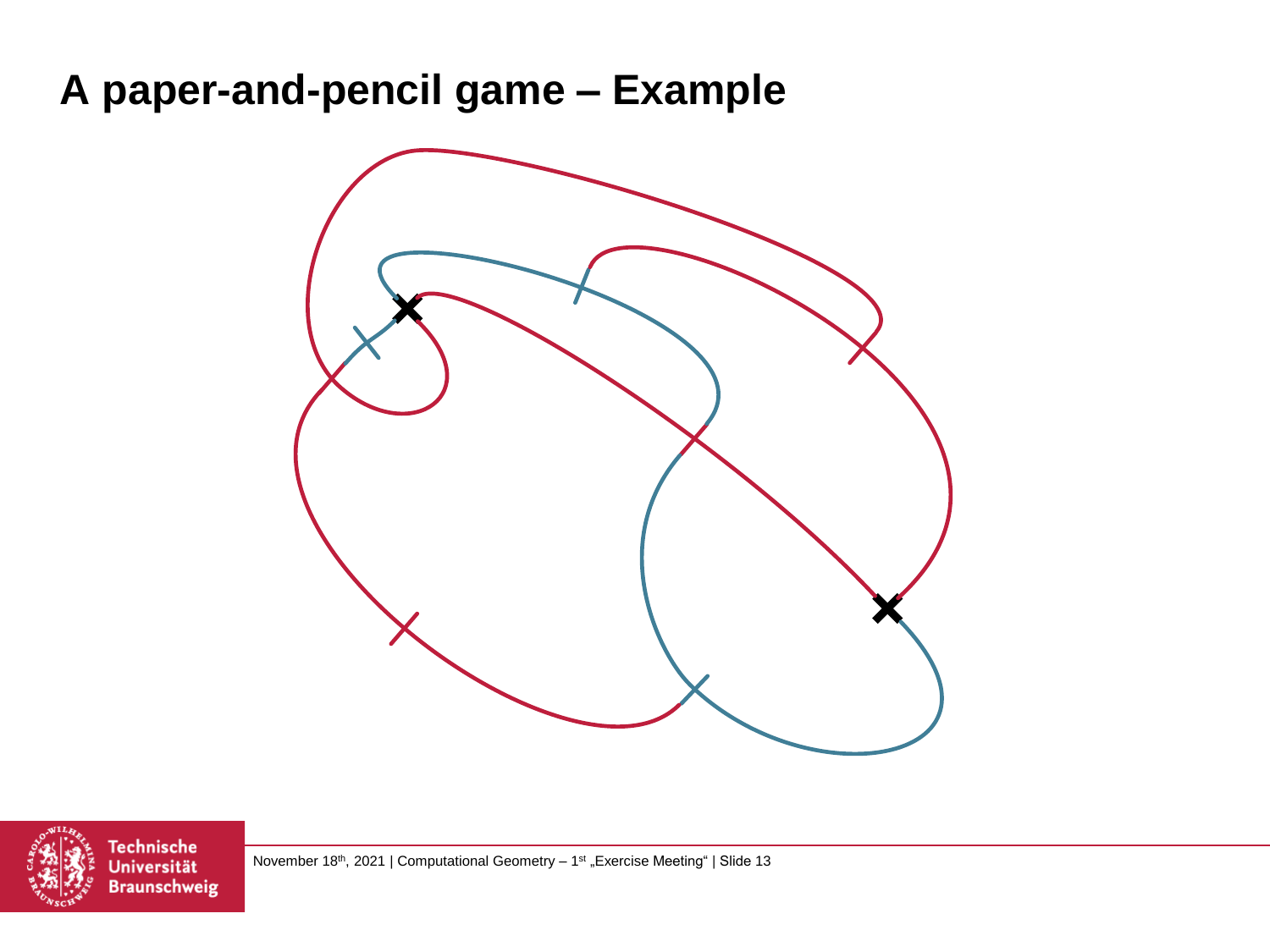

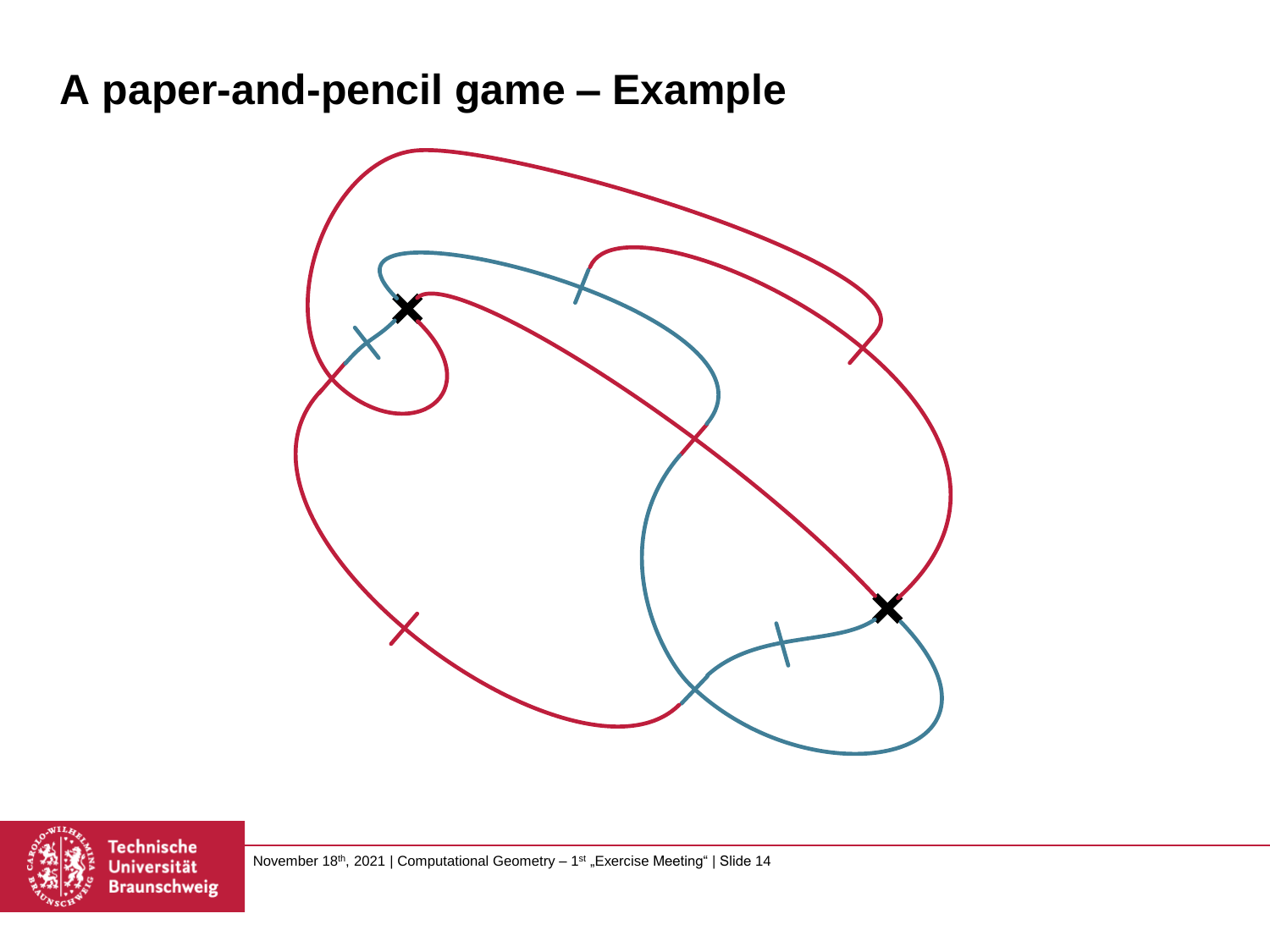

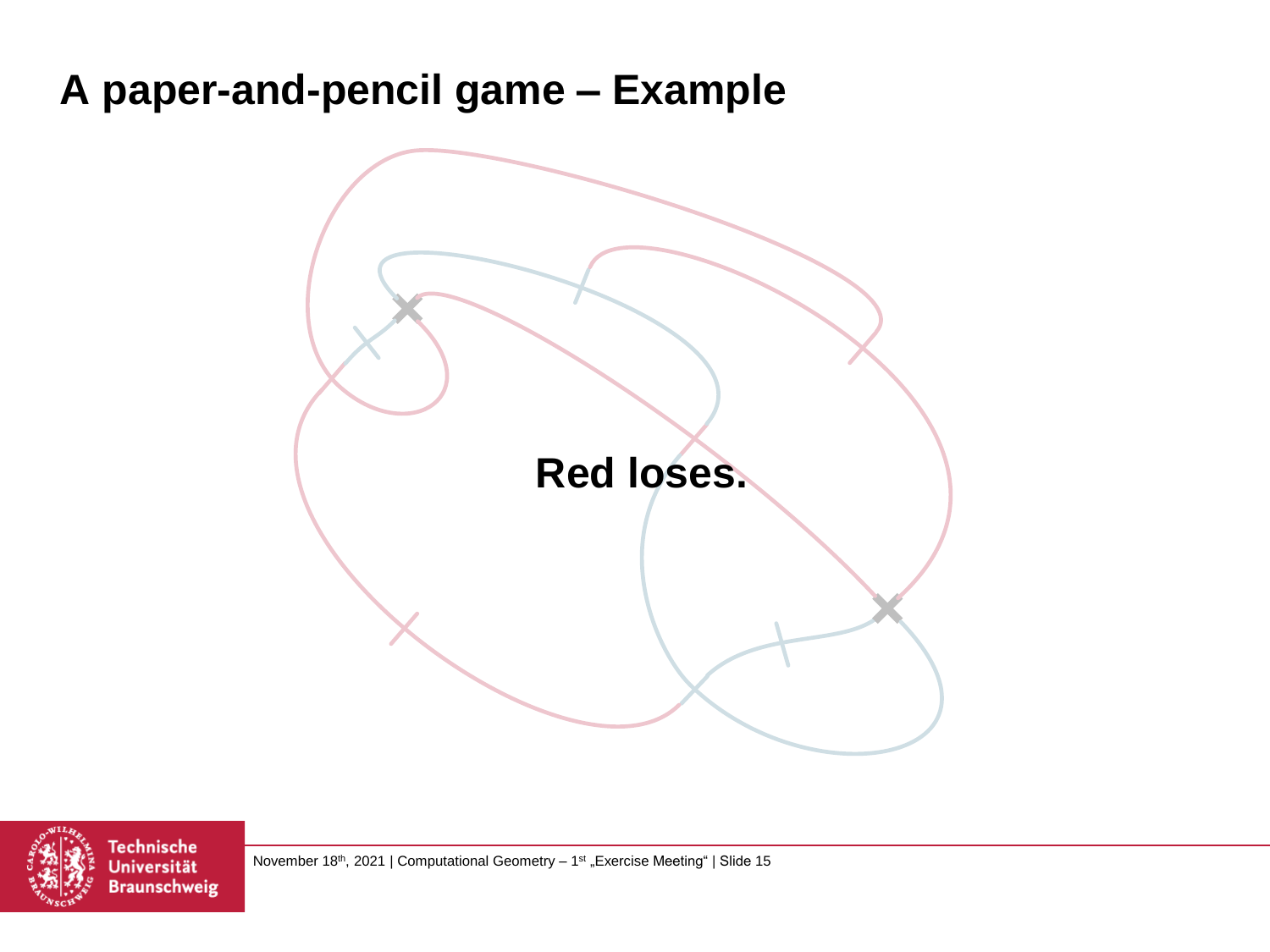# **Could Red have won?**

**If so, why and how? Otherwise, why not?**

*(Are things different if there are more ×'s at the start?)*

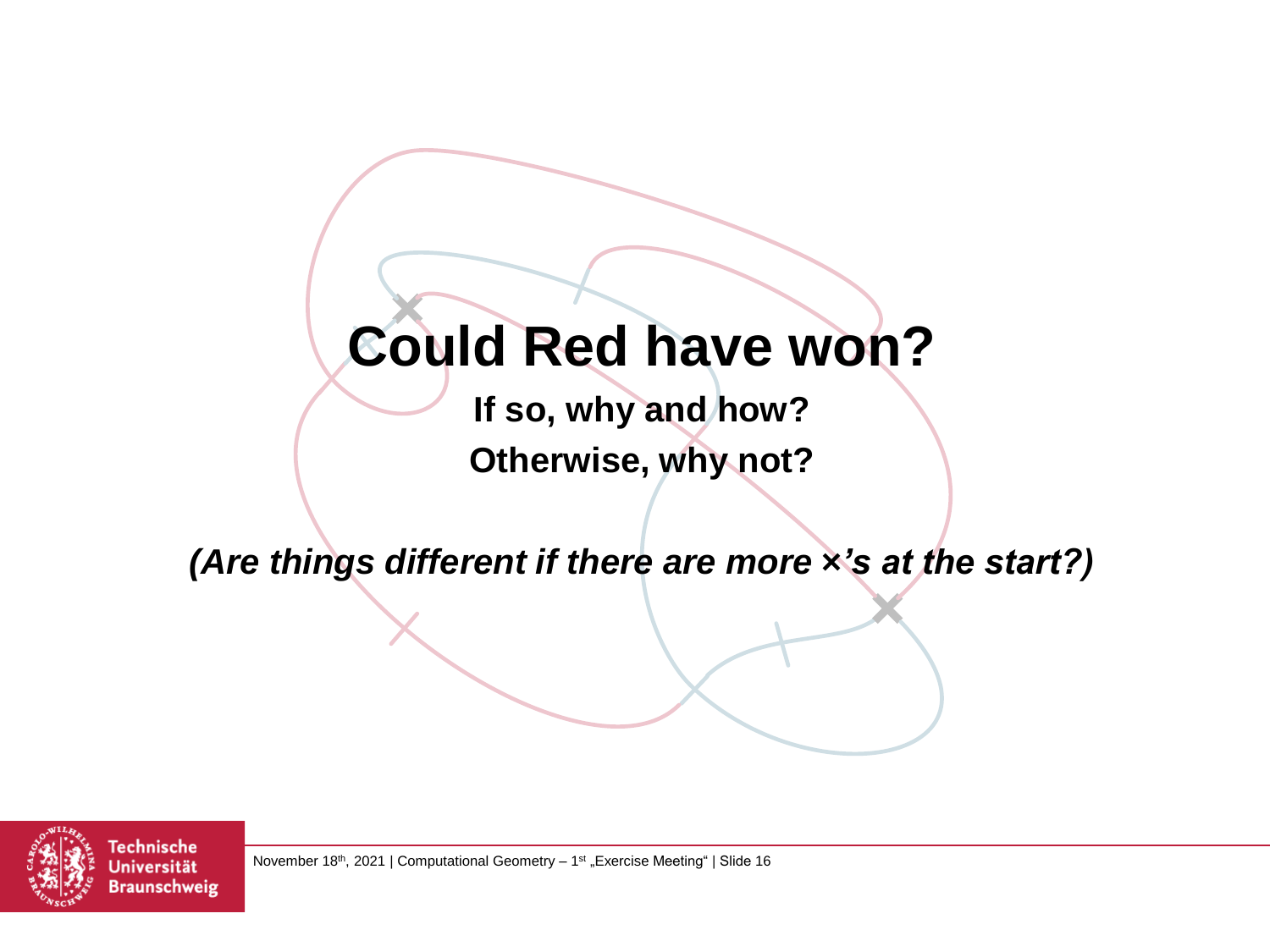

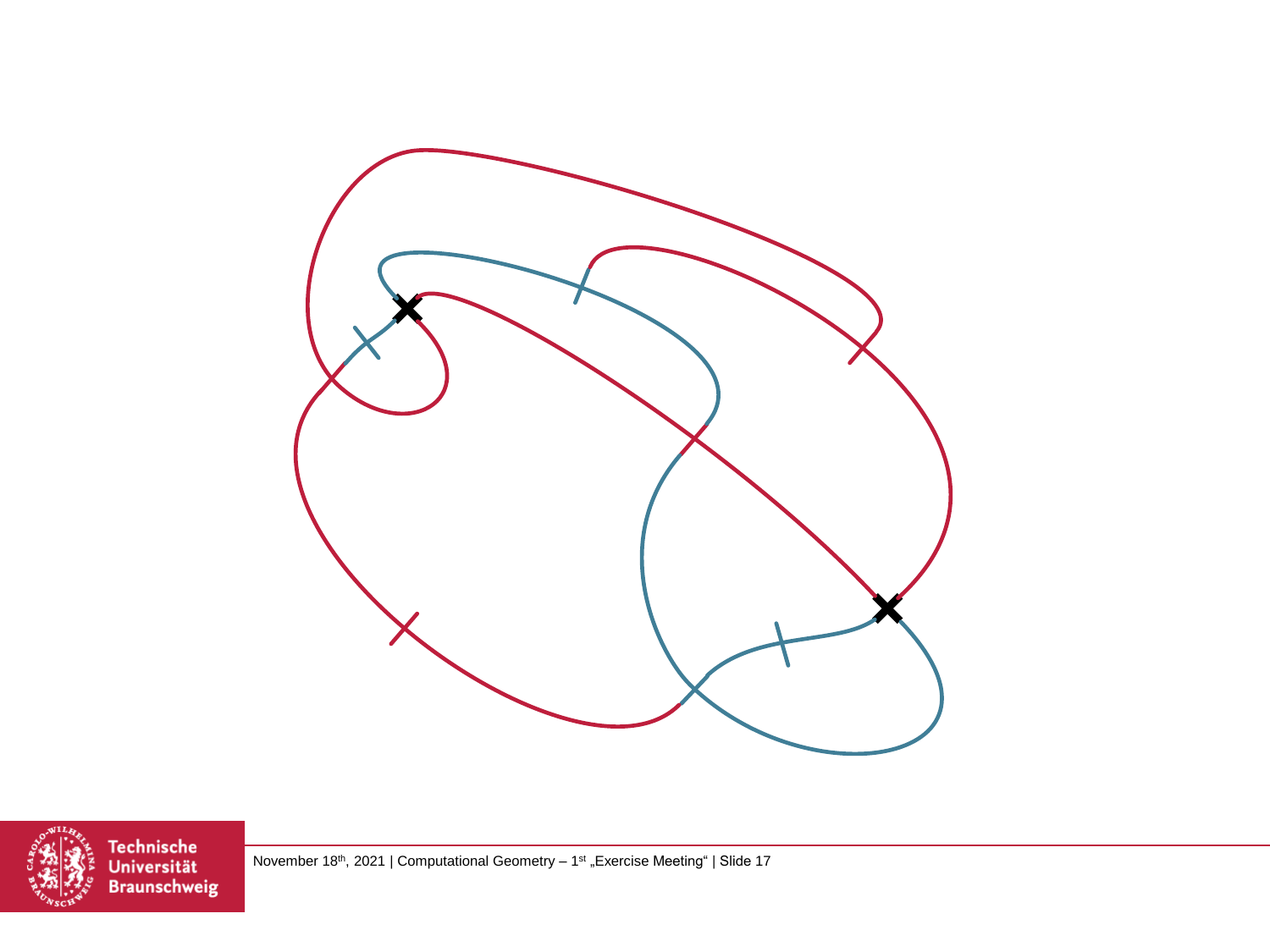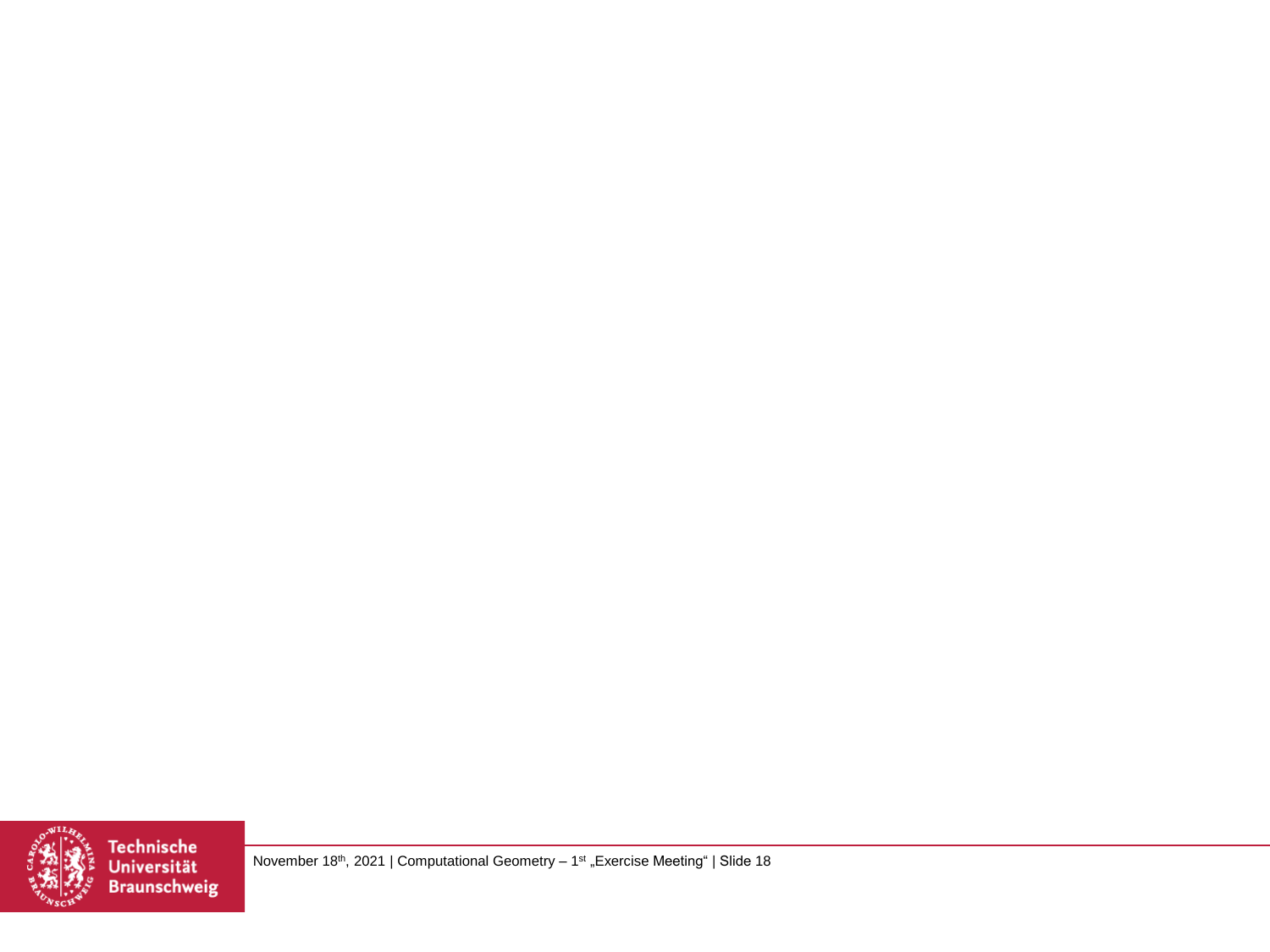## **Convex Hulls**

Let P be a finite point set and let  $p, q \in \mathcal{P}$  be **two points**, such that their Euclidean **distance is maximum** among all pairs of points of  $P$ .

Show that  $p$  and  $q$  are points on the convex hull of  $P$ .

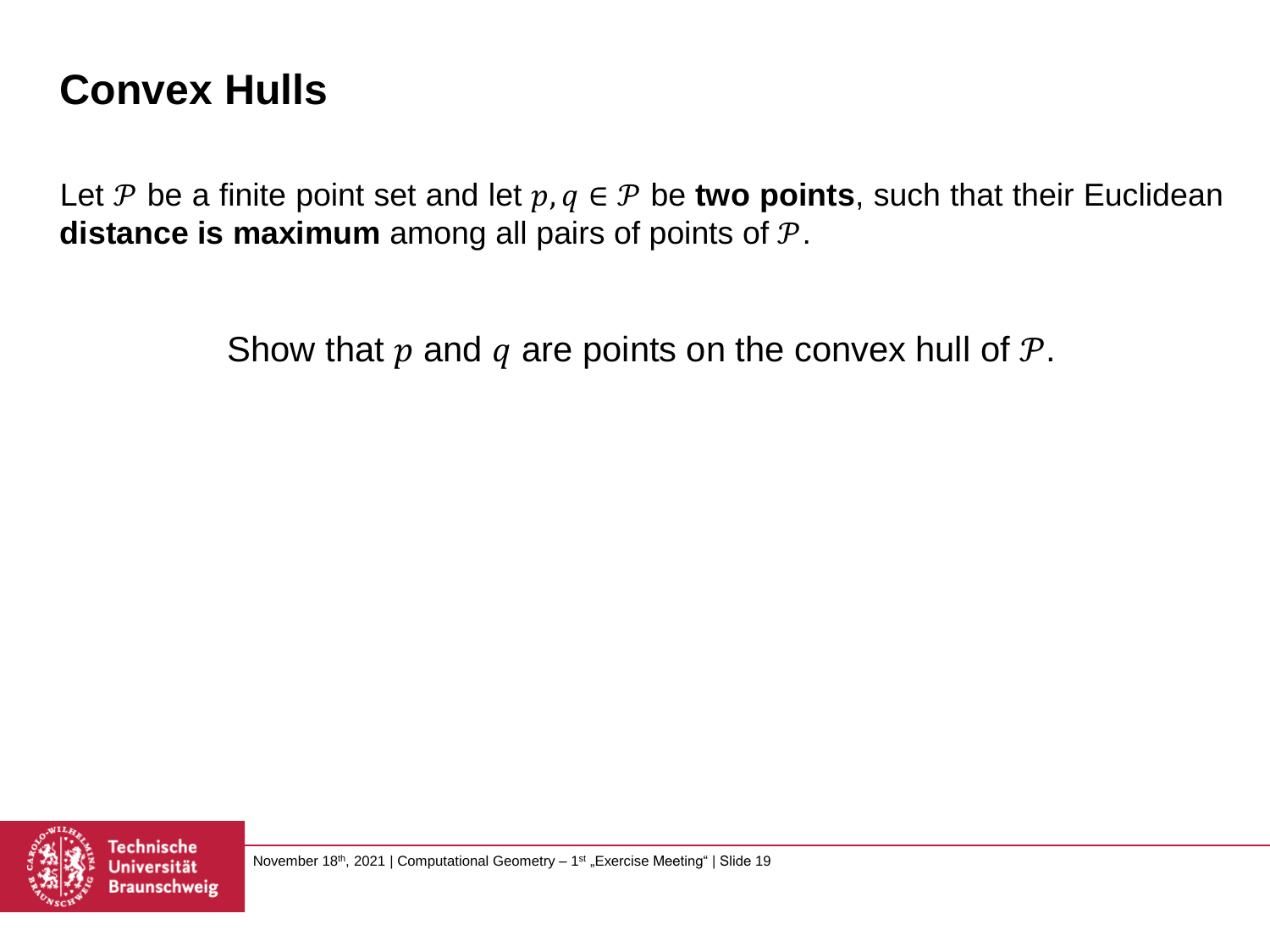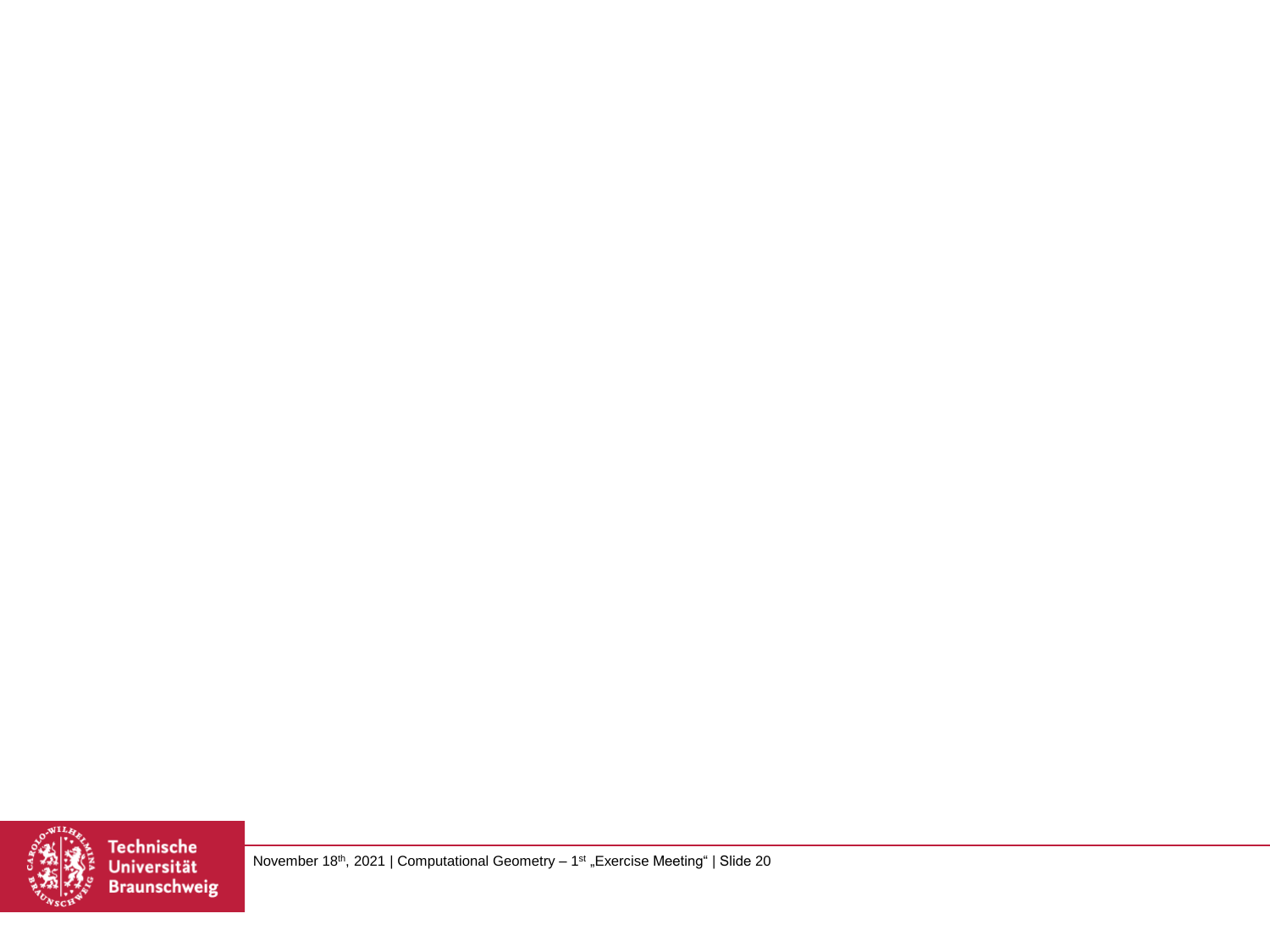## **Convex Layers**

The **convex layers** of a finite set of points  $P$  are defined by repeatedly computing the convex hull of  $P$  and removing its vertices from  $P$ , until there are no points left.



**Figure:** A point set and its convex layers.

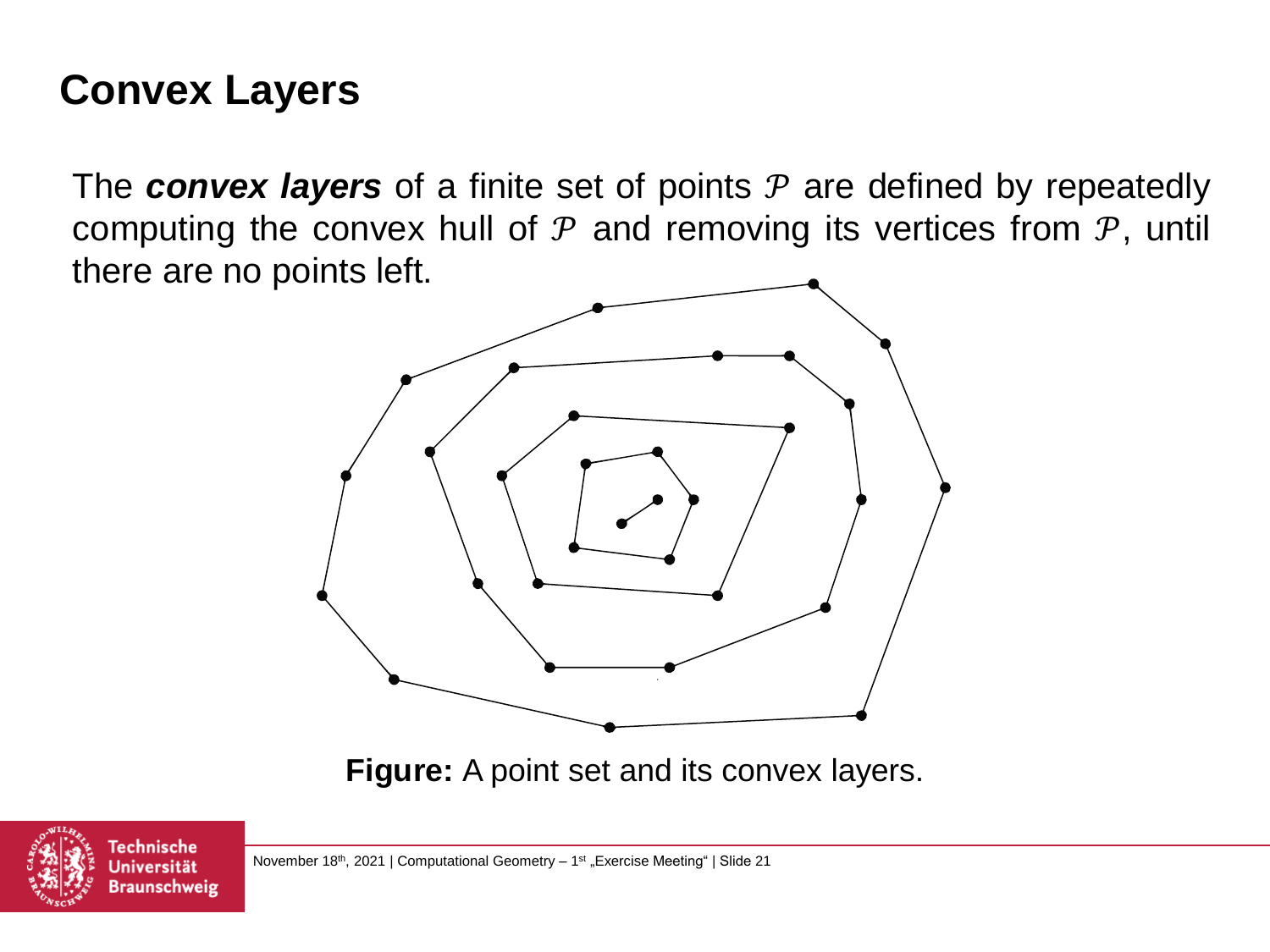## **Convex Layers**

Describe a simple  $O(n^2)$  algorithm which computes the convex layers of a set of  $n$  points.



**Figure:** A point set and its convex layers.